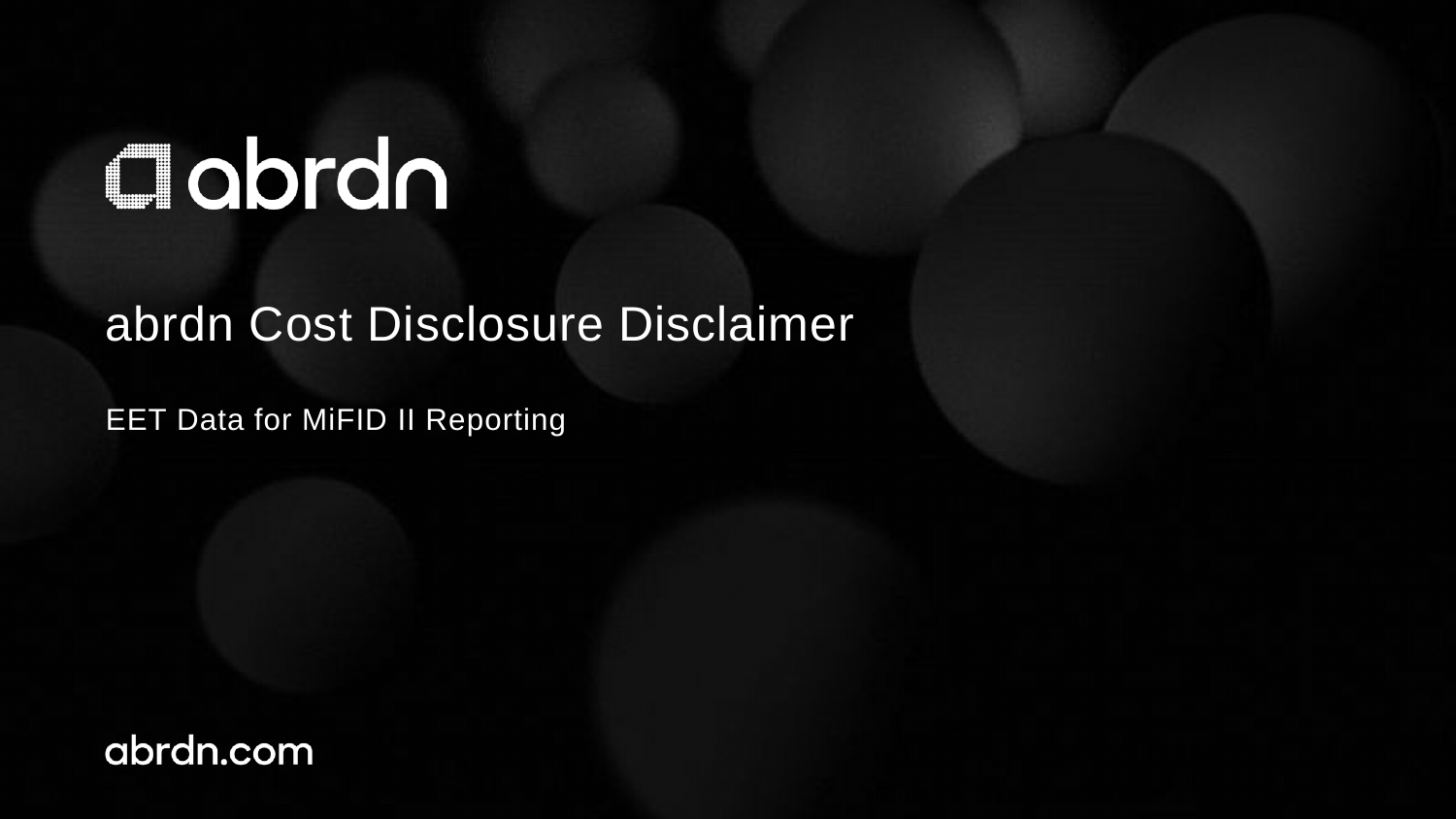The accompanying email, and it's attachments, have been prepared and sent by and on behalf of the following members of abrdn group, which comprises abrdn plc (registered number SC286832), and its subsidiaries ("us", "we", "our") as applicable (entities as at 06 May 2022). abrdn plc (SC286832); Aberdeen Standard Alternative Funds Limited (SC111488), abrdn Capital Limited (SC317950), Ignis Asset Management Limited\*(SC200801), Ignis Investments Services Limited (SC101825), Aberdeen Corporate Services Limited (SC271355), abrdn Client Management Limited (SC193444), Standard Life Savings Limited (SC180203), abrdn Investment Management Limited (SC123321), abrdn Capital Partners LLP (S0301408), abrdn Private Equity (Europe) Limited (SC184076), Standard Life Investments (Mutual Funds) Limited (SC123322), SLTM Limited (SC075550), all registered in Scotland at 1 George Street, Edinburgh EH2 2LL. Aberdeen Asset Management PLC (SC82015), Aberdeen Asset Managers Limited (SC108419), Aberdeen Investment Solutions Limited (SC106723) all registered in Scotland at 10 Queen's Terrace, Aberdeen, AB10 1XL. Aberdeen Asset Investments Limited (00794936), abrdn Life and Pensions Limited\* (03526143), Aberdeen Standard Fund Managers Limited (00740118), abrdn Financial Planning and Advice Ltd (01447544) all registered in England at Bow Bells House, Bread Street, London, EC4M 9HH. All entities are authorised and regulated by the UK Financial Conduct Authority with the exception of abrdn plc, Aberdeen Asset Management PLC, Ignis Asset Management Limited and Aberdeen Corporate Services Limited. \*Also regulated by the UK Prudential Regulation Authority.

abrdn Capital International Limited (38918) and abrdn Capital (CI) Limited (5769) registered in Jersey at 1st Floor, Sir Walter Raleigh House, 48-50 Esplanade, St Helier, Jersey JE2 3QB. Aberdeen Standard Capital Offshore Strategy Fund limited registered in Jersey at IFC 1, The Esplanade, St Helier, Jersey JE1 4BP. The above companies are regulated by the Jersey Financial Services Commission under the Financial Services (Jersey) Law 1998 (as amended) for the conduct of investment business and fund business.

Aberdeen Standard Investments Luxembourg S.A. 35a, Avenue J.F. Kennedy, L-1855 Luxembourg. R.C.S. B120637. Authorised in Luxembourg and regulated by CSSF. abrdn Investments Deutschland AG, incorporated in Germany (Company No. DE 114 104 974) at Bockenheimer Landstraße 25, 60325 Frankfurt am Main. Aufsichtsbehörde: Bundesanstalt für Finanzdienstleistungsaufsicht, Marie-Curie-Straße 24-28, 60439 Frankfurt am Main.

The accompanying e-mail, and it's attachments, contain data ("Data") in the format of the European ESG Template (EET), an industry form that provides fund distributors and insurers with information on the sustainability characteristics of funds, including information required under EU regulation. The EET enables distributors to provide advice in line with their clients' sustainability preferences, for the purpose of fulfilling ESG-related regulatory requirements contained in the SFDR, relevant provisions of the Taxonomy Regulation, and the relevant delegated acts complementing MiFID II and IDD. The Data must not be circulated or distributed to any third party individual or legal entity without our prior written consent. The Data was sourced from both proprietary and non-proprietary sources which we may not have verified or audited independently and as such you use the Data at your own risk. We therefore do not guarantee the accuracy of the Data or its applicability for your Regulatory obligations. The Data contains information available to us on the date identified on the attachment. To the extent permitted by applicable law, none of the Owner, abrdn or any other third party (including any third party involved in providing and/or compiling Third Party Data) shall have any liability for Third Party Data or for any use made of Third Party Data. Neither the Owner nor any other third party sponsors, endorses or promotes the fund or product to which Third Party Data relates.

The accompanying e-mail, and it's attachments, do not provide you with any advice on how to interpret the Data. Further, we do not hold out, represent or warrant that the Data has been created, calculated or made available in compliance with the Regulations. How you interpret the Data for your purposes is wholly and exclusively your responsibility and as such you may wish to consider taking such professional advice as you may deem necessary ("Professional Advice"). Neither we nor any abrdn plc entity is liable for any fees or costs relating to any Professional Advice you receive pursuant to this e-mail and the Data. The accompanying e-mail, and it's attachments, and the Data do not constitute Professional Advice.

The accompanying e-mail, and it's attachments, are strictly for information purposes and should not be considered as an offer, investment recommendation or solicitation to deal in any of the investments mentioned herein and does not constitute investment research.